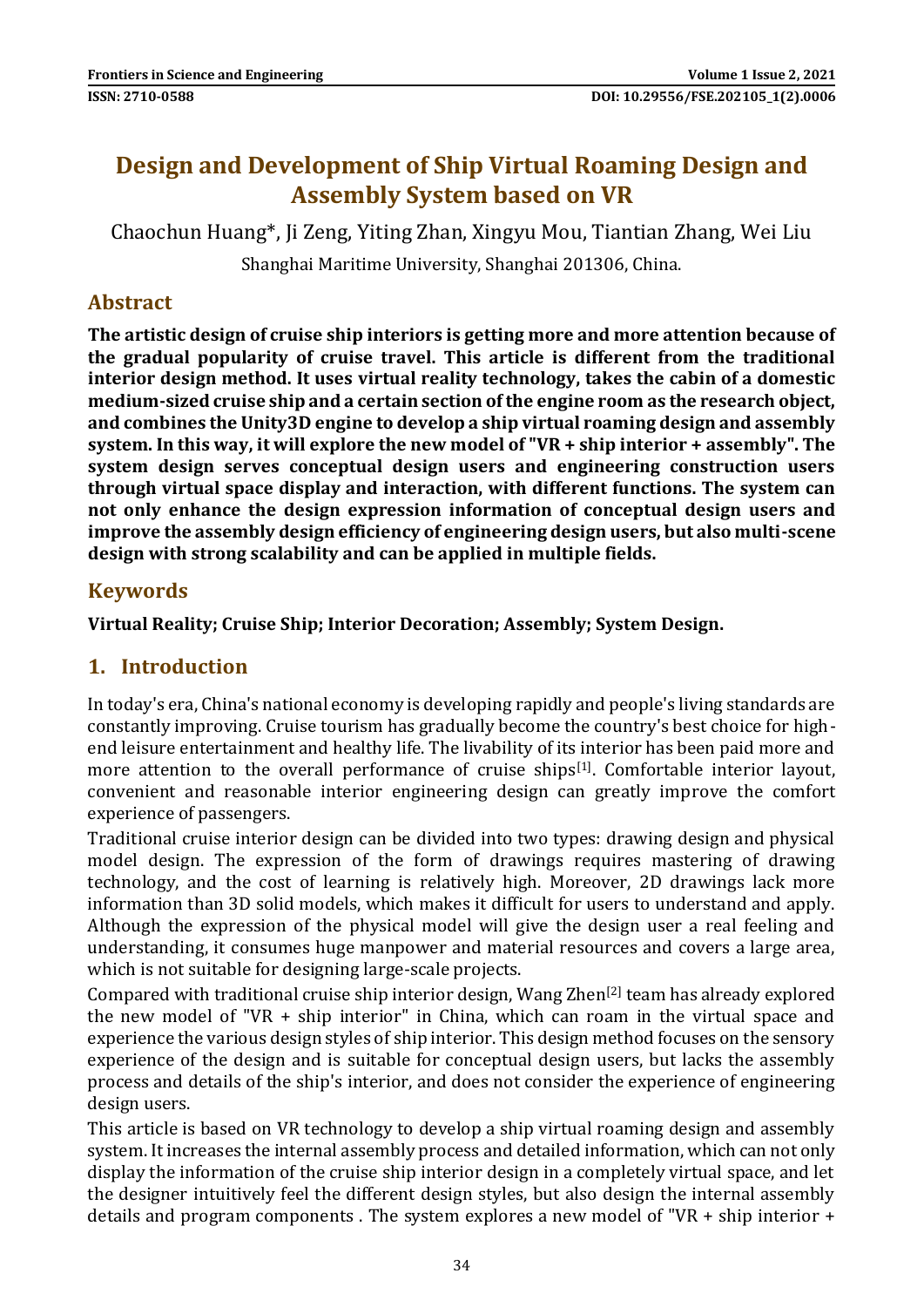assembly", mainly serving users of ship internal conceptual design and engineering construction users, and can improve their design efficiency.

## **2. System application and logic**

### **2.1. The application of the system in cruise ship interior design and piping system assembly**

The theme design of a cruise ship refers to a specific concept as the starting point, the interior and exterior design of the cruise ship is designed to show the cultural concept and artistic style of the concept[3], and only show the unique personality of the theme from the perspective of the cruise space atmosphere and appearance style. Let visitors experience the unique charm of the theme. The interior theme design elements of the cruise ship include color matching, lighting, furniture, wall design, space layout, etc., which are all used as the operating objects of the virtual space cruise interior design.

The application of the model in virtual assembly requires that the model assembly process be realistically simulated according to the model's shape characteristics, accuracy characteristics and model constraint relations [4], and it also allows users to control the virtual assembly process of the model through interactive means to verify the model's assembleability ability. There are various piping accessories for piping assembly, which serve ship cabins and purposes. The piping can be divided into multiple systems and types. Therefore, there are many assembly parts and the assembly is complicated. This is in the virtual environment without the actual assembly conditions. The assembly of components is particularly important.

### **2.2. System product logic**

The system is currently in the conceptual design stage, using Unity3D development, combined with SteamVR SDK to develop a virtual roaming system. It has functions such as scene layout interaction, scene roaming, and model assembly operations. It mainly serves conceptual design users and engineering design users, and provides virtual design space. The system allows users to assist users in designing cruise ship interiors and assembly details in a virtual space with a design approach that is close to reality and convenient, which helps improve design efficiency.

Wearing the HTC VIVE suit, the user can roam in the virtual space generated by the system, observe the layout of the cruise cabin, and interact with the scene elements. When designing the interior, the user can define the assembly process, analyze the interference of the assembly path, and analyze the model components. Cooperating situation and time consumed.

## **3. System development**

### **3.1. System environment and development process**

The ship virtual roaming design and assembly system based on VR technology has certain requirements for software and hardware. The specific development environment is shown in Table 1 below.

| Table 1. Development environment connigui adoli |                                     |                             |                                |
|-------------------------------------------------|-------------------------------------|-----------------------------|--------------------------------|
| System environment                              | Hardware<br>equipment               | Software                    | <b>Other</b>                   |
| Windows 10 Pro                                  | <b>HTC VIVE</b><br>Cosmos Elite set | Visual Studio 2019          | Plug-in: Steam VR Plugin 1.2.3 |
| Microsoft.NET 4.7 or<br>higher framework        | DELL computer                       | Unity3D 2019.4.23f          | Development language: C#       |
| $- -$                                           |                                     | Substance Designer 2.17.1.2 | Database: SQL Server 2012      |
| $- -$                                           |                                     | Autodesk 3ds Max 2016       | Plug-in:Steam VR Plugin 1.2.3  |

#### Table 1. Development environment configuration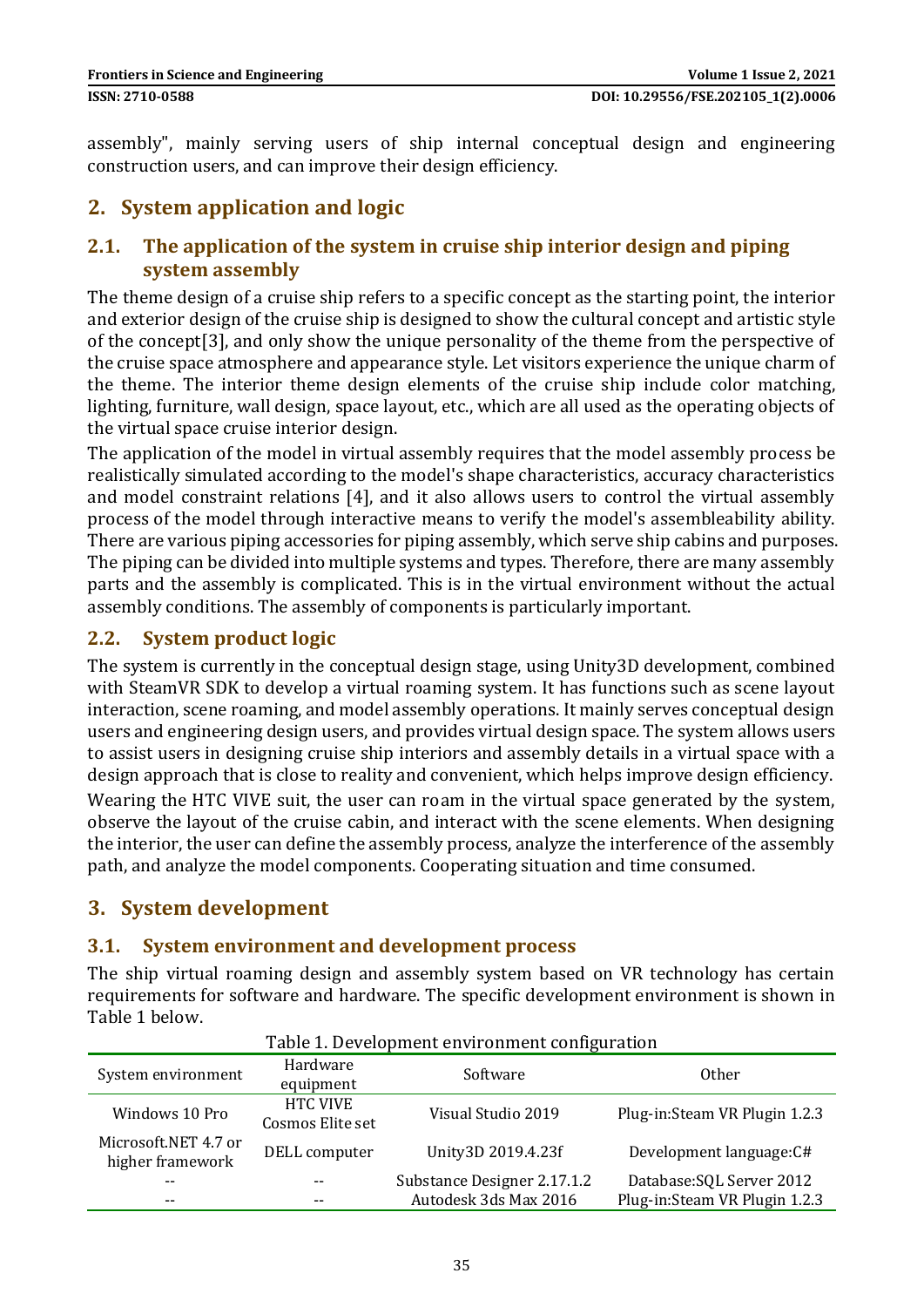This system mainly uses Unity3D engine for development, and the platform undertakes most of the development work. The general process of the system design is shown in Figure 1:

(1) Establish scene model and built-in part model through 3D modeling software (3D Max, SolidWorks).

(2) Make a material file with modifiable parameters through the material mapping software (Substance Designer).

(3) Configure and write HTC VIVE VR device interactive interface.

(4) 3D model and material file import, data interface configuration.

(5) Model and scene layout, lighting, material, and interactive rule design; model and scene resource display optimization, reducing the computer's CPU and memory consumption.

(6) The collision detection strategy design and optimization of the model reduce the computer CPU and memory consumption.

(7) The camera operating angle of view simulates human eye roaming.

(8) Interactive design of part model assembly, construction of assembly tree, and optimization of assembly information.

(9) The data interaction between the database and the system mainly stores assembly tree information and model and scene parameter information.

(10) Configure and compile the output interface, and the system finished product is packaged and released.



Figure 1. Design process of virtual roaming system

### **3.2. System design architecture**

The architecture of the system is shown in Figure 2. The system serves conceptual design users and engineering design users, and different users have different emphasis on operations in the virtual space. Conceptual design users focus on the overall layout and look and feel of the interior, and the interaction focuses on theme selection, light source layout, component placement and component material look and feel design; Engineering design users focus on the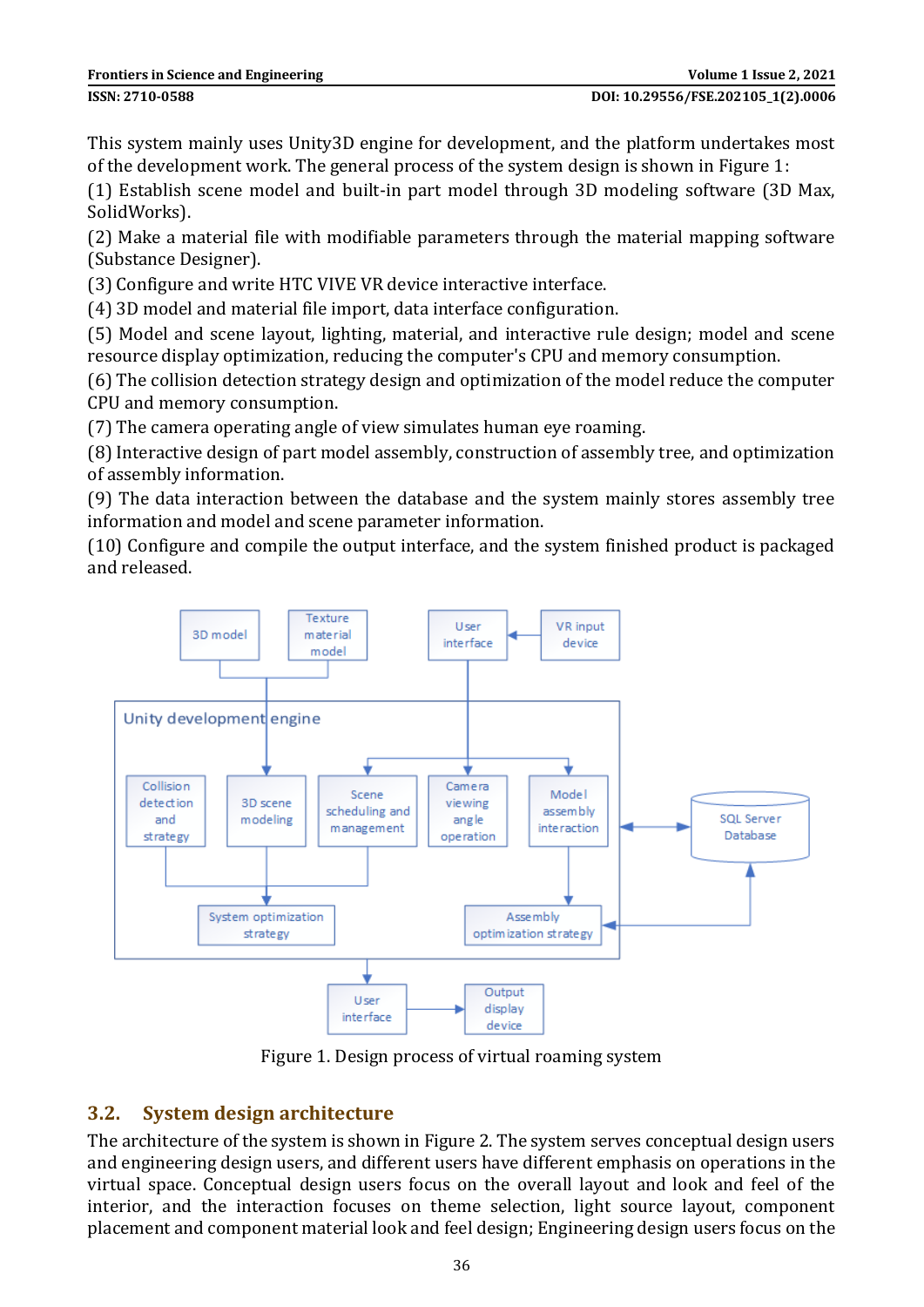specific details of component assembly and space utilization design, and the interaction focuses on component assembly sequence, component selection and component material adjustment.

The interaction of the scene is close to reality, and collision detection runs through the interaction operation. Concept design user's collision detection focuses on the detection of character models and scene parts, which is in line with the concept of serving the perception experience; The collision detection of engineering design users not only pays attention to the detection of the character model in the scene parts, but also the detection between the scene parts, and the collision detection accuracy is higher.

As the support of interactive data, the database also runs through the interactive operation. Data information that is highly relevant to conceptual design users includes lighting parameters, component location parameters, component material parameters, theme and component type parameters; Data information that is highly relevant to engineering design users includes component material parameters, component type parameters, data on the fit between components, assembly tree data, assembly man-hour information, etc. The above information is stored in the database in a data type that can be recognized by the SQL Server database and serves the virtual roaming system.

In addition, the system supports data export operations. Conceptual design users can set the camera angle of view and export the scene interior display diagram; engineering design users can export component assembly tree files and information files for auxiliary analysis.



Figure 2. System architecture

This system currently only designs two virtual scenes, namely the cruise ship living cabin and a certain section of the engine room. The living cabin focuses on interior design, suitable for conceptual design users, focusing on roaming in the virtual cabin, and interactive layout of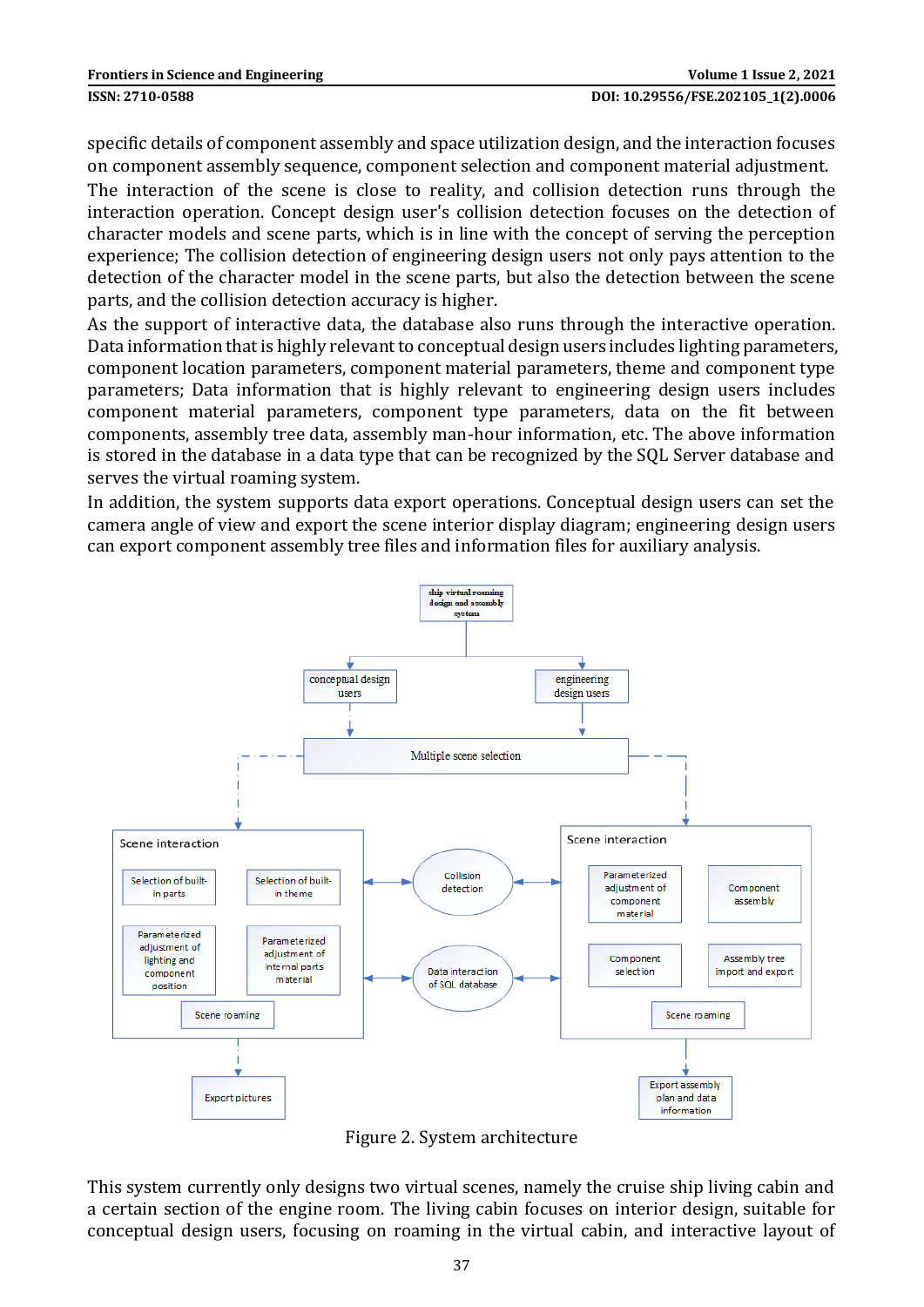interior styles; The segmented engine room piping system is dense, focusing on the piping model assembly design, suitable for engineering design users, focusing on component coordination, interference detection, and design assembly process.

#### **3.3. The key technology of system development and application**

#### **3.3.1. 3D modeling technology**

The three-dimensional model in the virtual space is composed of points, lines, and surfaces. The "polygon modeling" technology is commonly used in 3DMAX software. After the model is converted into an editable polygon, the shape of the model can be modified and subdivided. Polygon tessellation technology can give the model a smooth surface. The degree of smoothness depends on the number of model edges and the number of iterations. The higher the number of model edges and the higher the number of iterations, the smoother the model surface.

Models based on 3DMAX only have shape and material information, but no assembly information. Solidwork software is used for modeling. The model file is used as a separate part and has part assembly information.

#### **3.3.2. Database interaction technology**

The operation of the system will continue to use or generate data, and there must be a database for data support. For data communication between the system and the database, the system reads the system initialization parameters from the database, reads equipment parameters, lighting parameters, etc., and also writes equipment and lighting parameters, assembly information, analysis results, etc., to the database.

Data interaction is mainly through configuring and calling Unity's class library System.Data.dll to operate SQL Server database for operations such as adding, deleting, checking, and modifying. The operating language is Structured Query Language (SQL).

#### **3.3.3. Layered accurate collision detection technology**

In the virtual space, a three-dimensional 3D model is described by nodes. If a node of the model falls in the body of another model, it will inevitably cause the phenomenon of "penetration" between the two models, which cannot happen in reality. In order to simulate reality, it is necessary to provide model collision detection technology. Collision detection algorithms can be divided into three categories<sup>[5]</sup>; bounding box hierarchy method, distance tracking method, and space subdivision method, among which bounding box hierarchy method is the most widely used. In order to meet the requirements of high-precision virtual assembly, the system adopts the layered accurate collision detection technology proposed by Liu Jianhua<sup>[6]</sup>, including the layered collision detection algorithm of the containment box layer, the middle layer, the surface layer and the precision layer. Achieve precise component assembly.

#### **3.3.4. Intelligent algorithm of assembly path**

In the research on path planning of piping system virtual assembly [7], Tian Xiufeng [7] proposed a path planning algorithm based on the matching relationship that follows the principle of "detachable and assembled". This system is developed based on this algorithm, and an algorithm suitable for this system is proposed according to the actual use. Assembly planning includes assembly path planning and sequence planning. Based on assembly process rules and reasoning algorithms, an assembly sequence that conforms to the actual situation is obtained. The assembly sequence is determined by the constraint relationship between components and is an important factor in assembly.

#### **3.4. Optimizeable space**

On the basis of basic functions, this system should also consider the performance of the system, improve the user experience, and reduce system stalls, slow operation, weak compatibility and other issues. The angles considered are as follows: